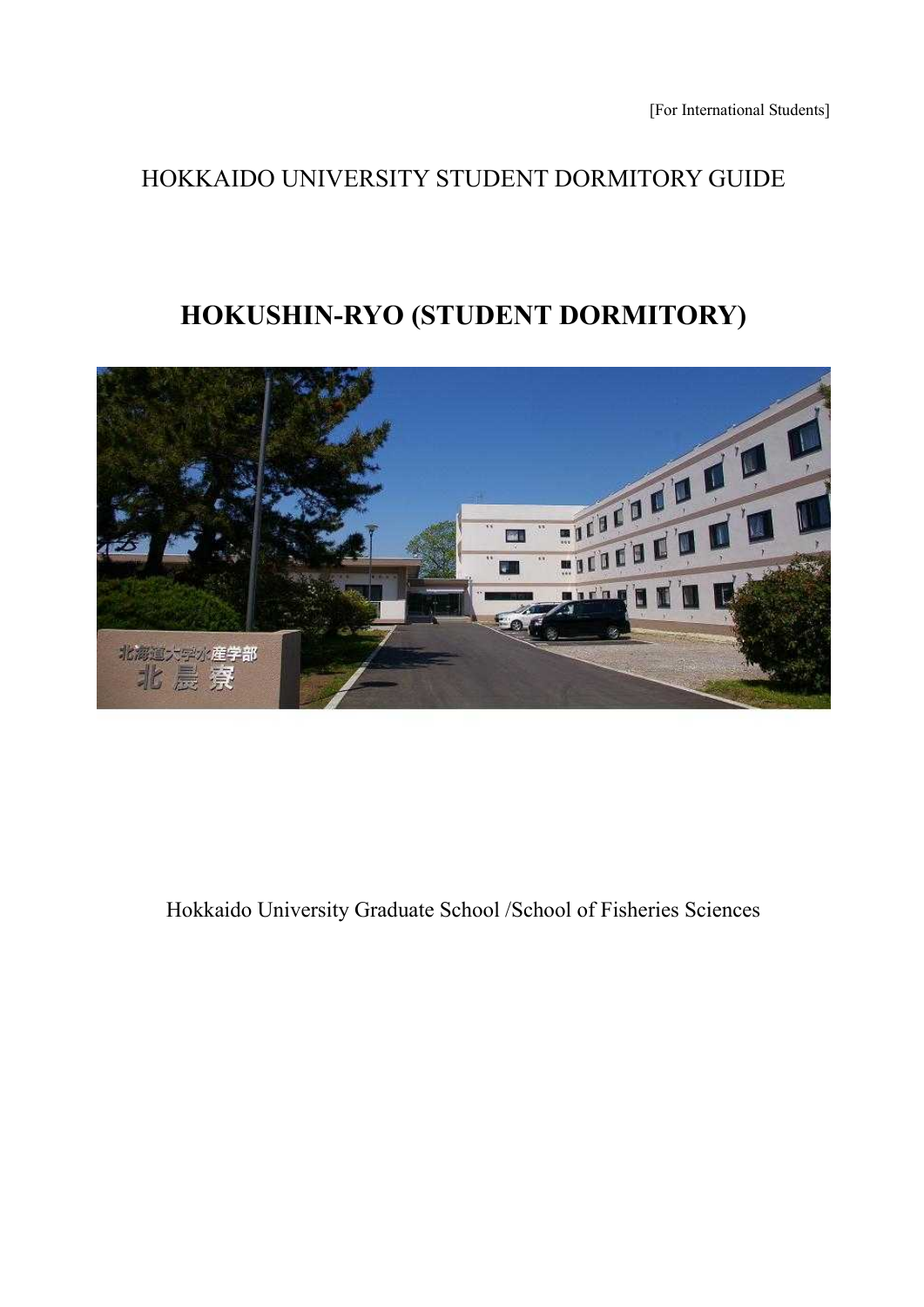# ― Table of Contents ―

| 1. Overview of the Student Dormitory (Hokushin-Ryo)                            |                |
|--------------------------------------------------------------------------------|----------------|
| 1) Objectives                                                                  | 1              |
| 2) Management and Operations                                                   | $\mathbf{1}$   |
| 3) Names and Location                                                          | 1              |
| 4) Capacity                                                                    | 1              |
| 5) Facilities and Equipment                                                    | 1              |
| 2. Hokushin-Ryo Floor Plans                                                    |                |
| 1) 1st floor                                                                   | 2              |
| 2) 2nd floor                                                                   | 3              |
| 3) 3rd and 4th floors                                                          | $\overline{4}$ |
| 3. Application for Admission to the Hokushin-Ryo and the Associated Procedures |                |
| 1) Qualification for Admission                                                 | 5              |
| 2) Residence Application                                                       | 5              |
| 3) Selection and Notification of Results                                       | 5              |
| 4) Authorized Period of Residence                                              | 5              |
| 5) Arrival Procedures                                                          | 5              |
| 6) Revoking Residence Permission                                               | 5              |
| 4. Preparation for Moving In                                                   |                |
| 1) Personal Belongings                                                         | 5              |
| 2) Sending Luggage in Advance                                                  | 5              |
| 5. Life in the Dormitory                                                       |                |
| 1) Rooms                                                                       | 5              |
| 2) Meals                                                                       | 5              |
| 3) Baths                                                                       | 5              |
| 4) Laundry                                                                     | 5              |
| 5) Telephone                                                                   | 6              |
| 6) Mail                                                                        | 6              |
| 7) Contacting Residents                                                        | 6              |
| 8) Prohibition Against Overnight Visitors                                      | 6              |
| 9) Gas Contract                                                                | 6              |
| <b>6. Fees and Payments</b>                                                    |                |
| 1) Lodging Fees                                                                | 6              |
| 2) Parking Fees                                                                | 6              |
| 3) Utilities and Consumable Fees                                               | 6              |
| 4) General Monthly Expenses                                                    | 6              |
| 7. Rules Pertaining to the Student Dormitories                                 |                |
| O HOKKAIDO UNIVERSITY STUDENT HOUSING REGULATIONS                              | 7              |
| O DETAILED REGULATIONS FOR HOKKAIDO UNIVERSITY STUDENT HOUSING                 | 11             |
| O HOKKAIDO UNIVERSITY STUDENT HOUSING SELECTION STANDARDS                      | 12             |

## **Map of Hokkaido University Student Dormitories**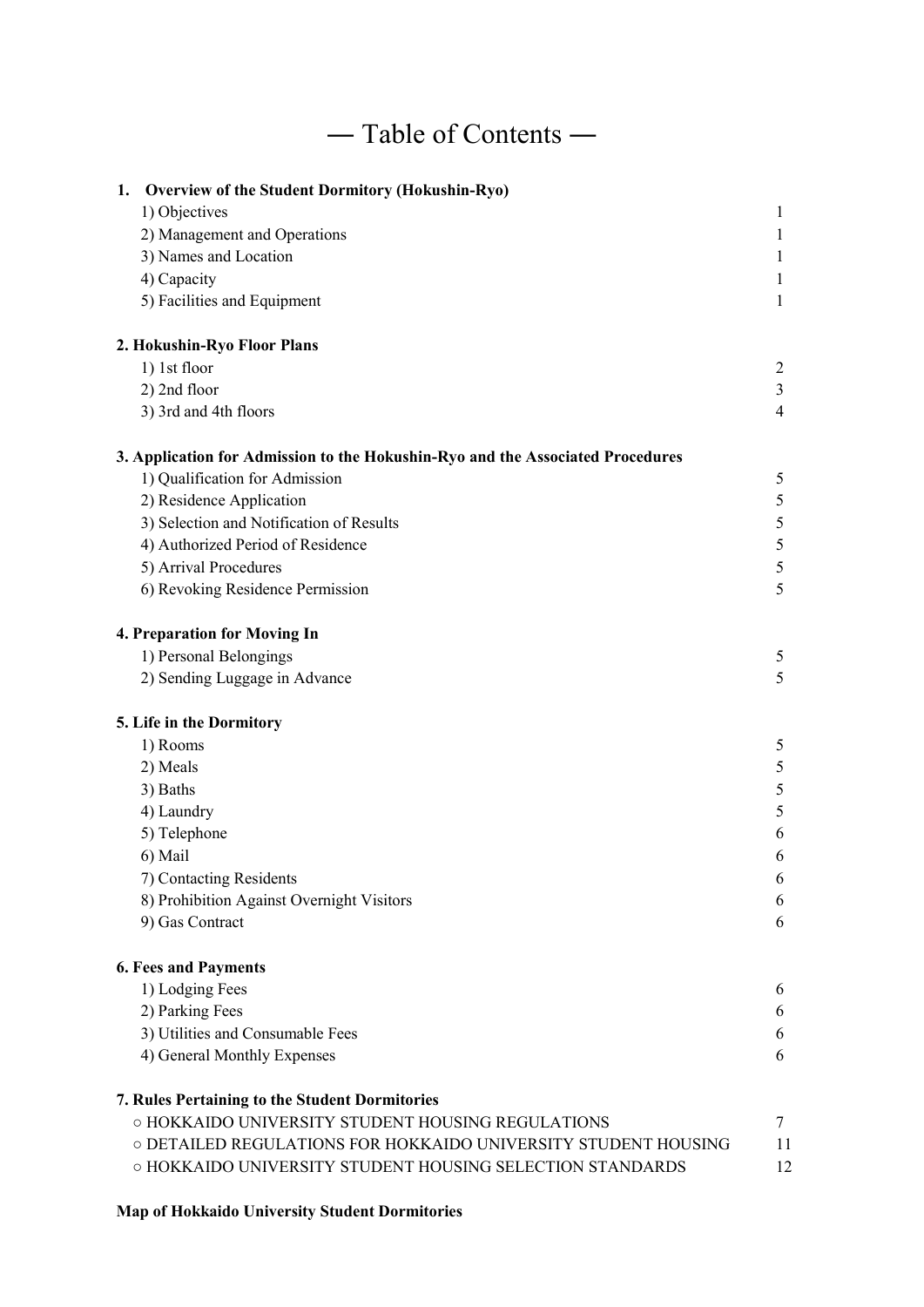## **1 Overview of the Student Dormitory (Hokushin-Ryo)**

#### **1) Objectives**

The Student Dormitory (Hokushin-Ryo) was established with the goal of providing students of Hokkaido University (HU) a positive environment for student life to enhance learning.

#### **2) Management and Operations**

Hokushin-Ryo is managed and operated in accordance with the HOKKAIDO UNIVERSITY STUDENT HOUSING REGULATIONS and accompanying bylaws. The Dean of the Graduate School of Fisheries Sciences is responsible for its operation and management, while the Hakodate Campus Administration Department, Student Affairs is responsible for its administrative affairs.

#### **3) Names and Location**

Hokkaido University, Hokushin-Ryo

Address: Nakamichi 1-9-1, Hakodate 041-0853 Tel.: 0138-52-1160 (Management Office)

#### **4) Capacity**

100 persons: 70 men (7 for international students); 30 women (3 for international students)

#### **5) Facilities and Equipment**

#### **(a) Facilities**

| <b>CATEGORIES</b>   |                                 | <b>WOMEN ONLY</b>           |                             |                      |
|---------------------|---------------------------------|-----------------------------|-----------------------------|----------------------|
| floor               | 1F                              | 2F                          | 3F                          | 4F                   |
| area                | 575 $\rm m^2$                   | $1,158 \text{ m}^2$         | $672 \text{ m}^2$           | $672 \text{ m}^2$    |
| resident facilities | 12 rooms / $14 \text{ m}^2$     | 28 rooms / $14 \text{ m}^2$ | 30 rooms / $14 \text{ m}^2$ | 30 rooms /14 $m2$    |
|                     | Students' (Dormitory)           | footwear room, lounge,      | lounge, kitchen,            | lounge, kitchen,     |
|                     | Committee Room, lounge,         | lounge corner,              | washroom,                   | washroom,            |
| shared              | kitchen, washroom,              | kitchen, washroom,          | wash / laundry              | wash / laundry room, |
| facilities          | wash / laundry room             | wash / laundry room,        | room, bathroom,             | bathroom,            |
|                     | bathroom, shower room,          | bathroom, shower room,      | shower room,                | shower room,         |
|                     | toilet / lavatory, storage room | toilet / lavatory           | toilet/lavatory             | toilet / lavatory    |
| capacity            | 12 rooms for men                | 28 rooms for men            | 30 rooms for men            | 30 rooms for women   |
| (1 person per room) | 12 people                       | 28 people                   | 30 people                   | 30 people            |

## **(b) Equipment**

| UNIT ID                              | <b>NUMBER OF</b><br><b>ROOMS</b> | <b>FLOOR</b>   | <b>EQUIPMENT</b>                                                         |
|--------------------------------------|----------------------------------|----------------|--------------------------------------------------------------------------|
| footwear room                        |                                  | 2              | shoe cubby, mailbox                                                      |
| residents' rooms                     | 100                              | $1 - 4$        | desk, chair, bed, FF heating unit,<br>heat-exchange type ventilation fan |
| Students' (Dormitory) Committee Room |                                  |                | table, chair, book shelf                                                 |
| lounge                               | 4                                | $1 - 4$        | table, chair, storage locker                                             |
| lounge corner                        |                                  | 2              | table, chair, chair cart, television, DVD recorder                       |
| vending machine corner               |                                  | $\overline{2}$ | 3 vending machines                                                       |
| kitchen                              | $\overline{4}$                   | $1 - 4$        | table, IH cooking heater, microwave oven,<br>refrigerator                |
| washroom                             | 4                                | $1 - 4$        | water heater                                                             |
| wash / laundry room                  | 4                                | $1 - 4$        | water heater, washer/dryer                                               |
| bathroom                             | 4                                | $1 - 4$        |                                                                          |
| shower room                          | 4                                | $1 - 4$        |                                                                          |
| toilet / lavatory                    | 4                                | $1 - 4$        |                                                                          |
| storage room                         | $\overline{2}$                   |                |                                                                          |

#### **(c) Parking Lot**

Parking spaces for students: 29; researchers: 2; disabled: 1; visitors: 3; management: 3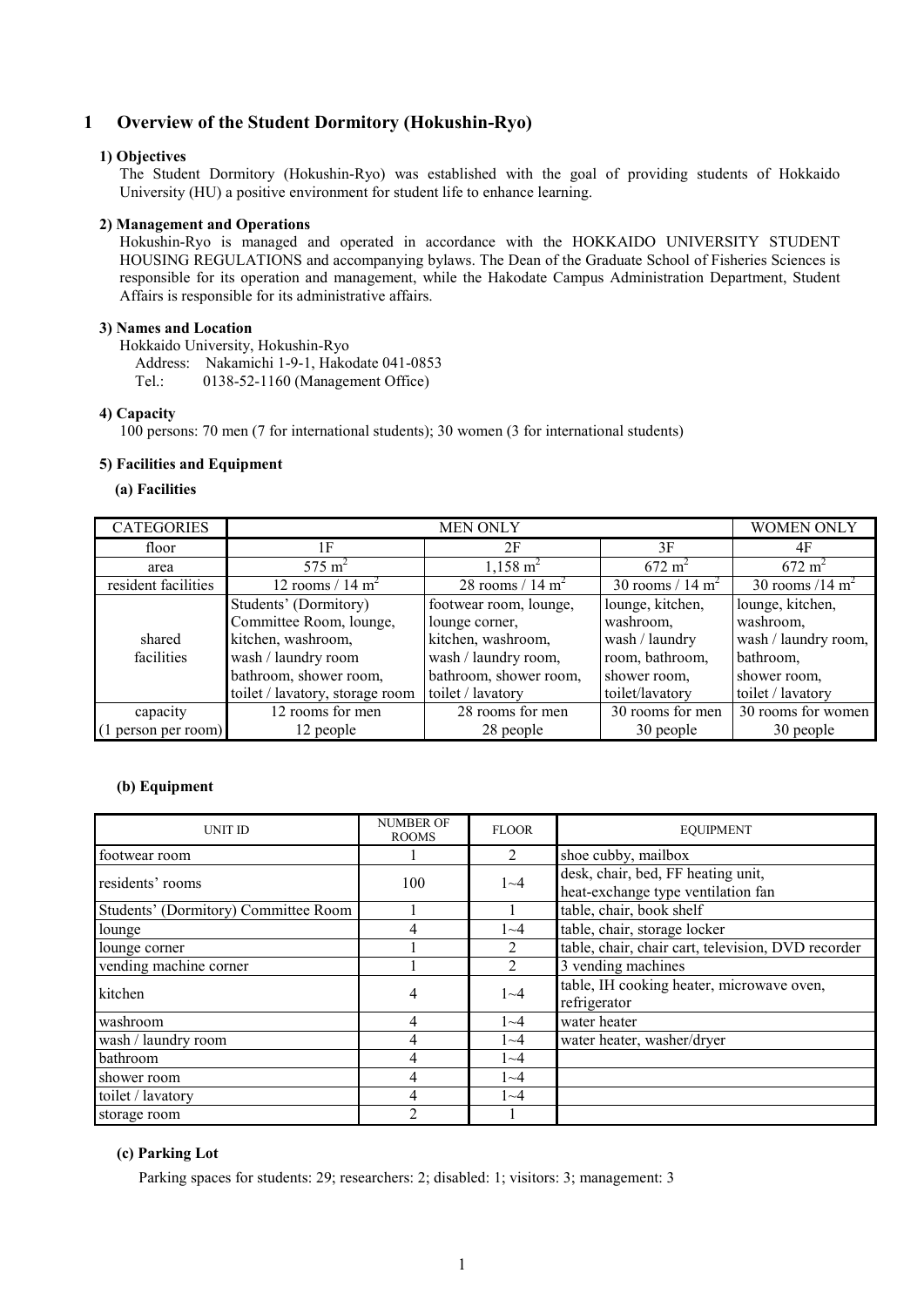**2 Hokushin-Ryo Floor Plans 1) 1st Floor**

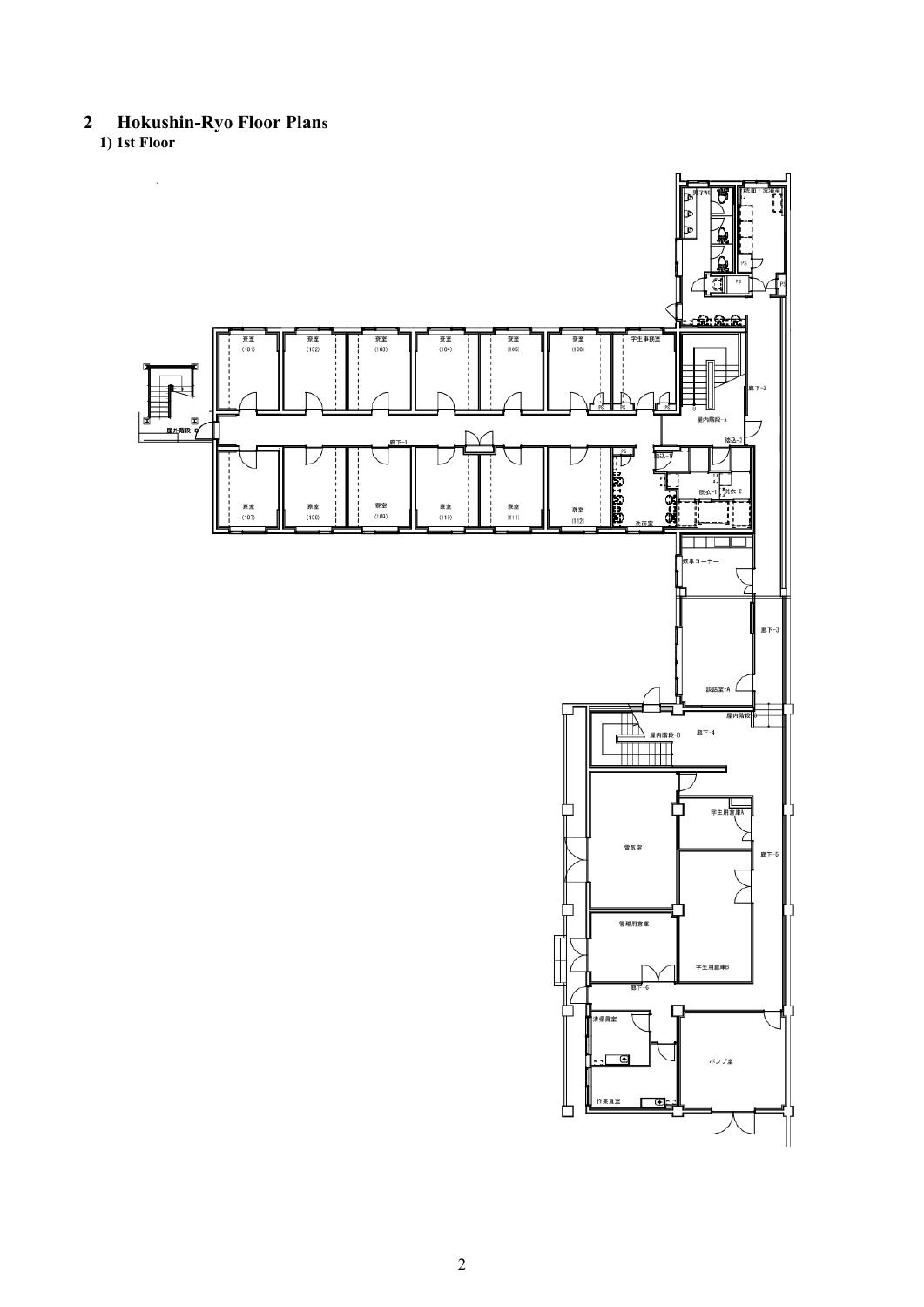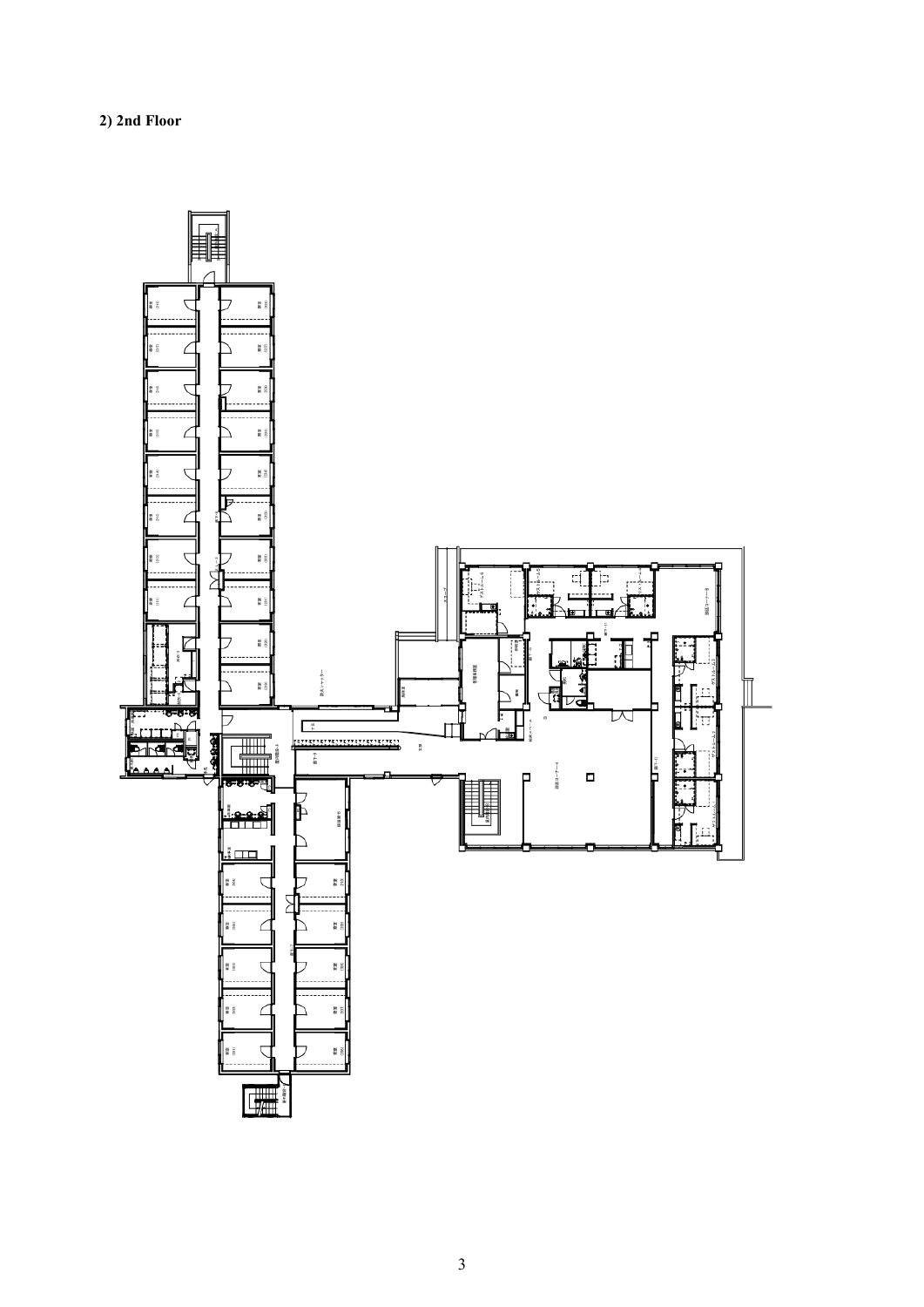**3) 3rd and 4th Floors**

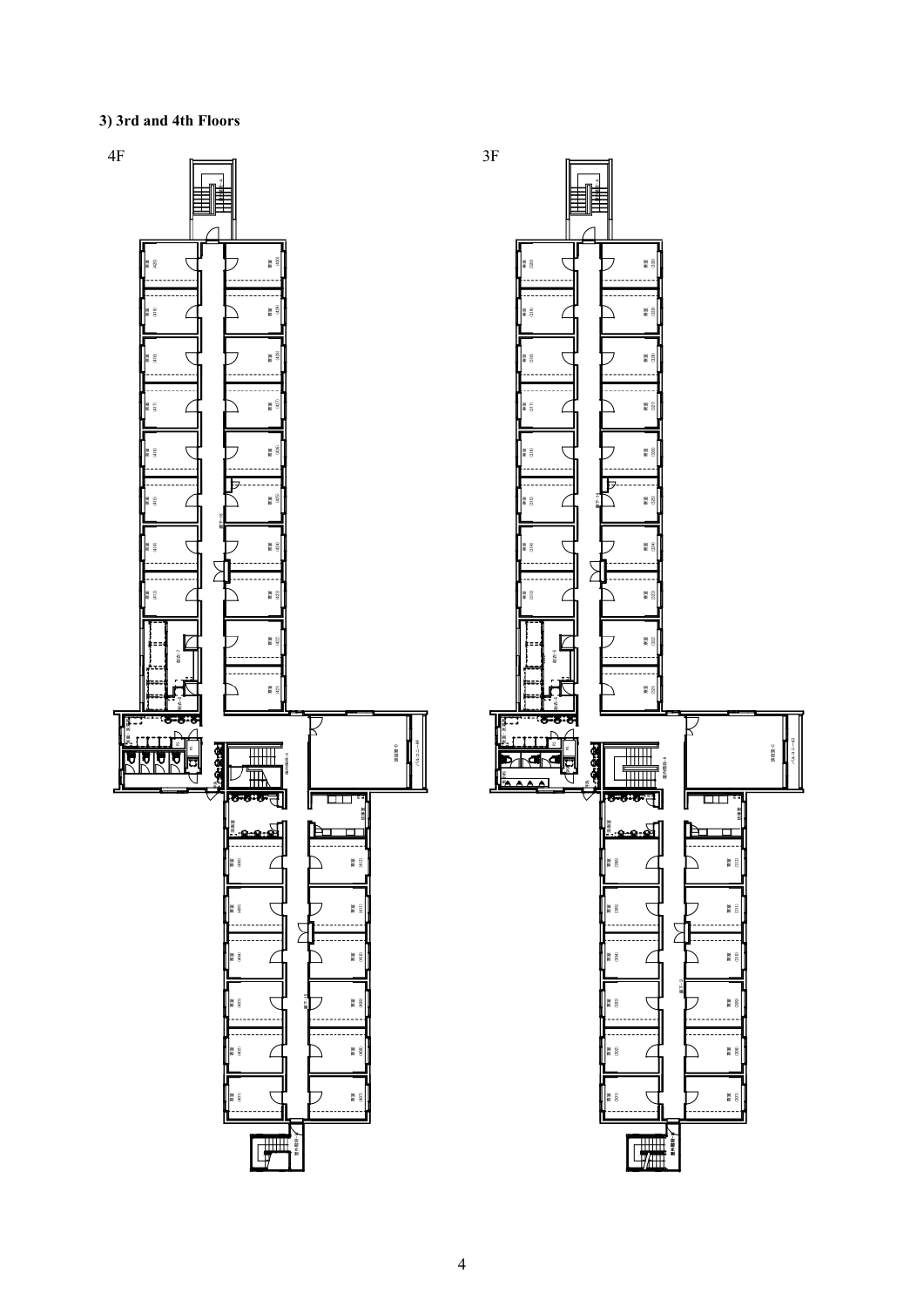## **3 Applications for Admission to Hokushin-Ryo and Associated Procedures**

#### **1) Qualification for Admission**

Admission to Hokushin-Ryo is limited to regular students of HU; however, all international students qualify for admission. Persons who have exceeded the minimal number of years needed to graduate in their course of study may not continue to reside in Hokushin-Ryo.

#### **2) Residence Application**

Persons wishing to be admitted to Hokushin-Ryo should complete and submit the following forms. Further, the application period for admission shall be announced separately.

STUDENT DORMITORY (HOKUSHIN-RYO) RESIDENCE APPLICATION (INTERNATIONAL STUDENT), Attached Form 1-2.

#### **3) Selection and Notification of Results**

The selection of Hokushin-Ryo candidates shall be performed by the management representative (the Dean of the Graduate School of Fisheries Sciences) based on HU STUDENT HOUSING SELECTION STANDARDS. Notification of the selection results shall be sent separately.

#### **4) Authorized Period of Residence**

The authorized period of residence permitted shall be no more than the minimal term of the student's course of study. However, the term of residency may be extended if the management representative perceives that there is a legitimate reason for doing so.

#### **5) Arrival Procedures**

Persons who have been selected for residence must enter Hokushin-Ryo within 14 days of the authorized start of residence. (Notify the management office in advance of your move in date.) In addition, a RESIDENT'S PLEDGE and a NOTIFICATION OF RESIDENCE must be completed and submitted to the Hakodate Campus Administrations Department, Student Affairs within 7 days of moving in.

#### **6) Revoking Residence Permission**

If a person who has been selected for residence fails to complete the entry procedures within the designated time period (including not moving into the dormitory), or if false statements were present on the documents submitted, permission may be rescinded.

## **4 Preparations for Moving In**

#### **1) Personal Belongings**

Every Hokushin-Ryo room is equipped with a desk, chair, bed, FF heater, and heat-exchange ventilation fan. Students should bring any other items necessary for their daily life.

#### **2) Sending Luggage in Advance**

Mr./Ms. (resident's name) Hokkaido University Hokushin-Ryo Nakamichi 1-9-1 Hakodate 041-0853

\* Residents are asked to arrange their move in day to coincide with the day their belongings arrive.

## **5 Life in the Dormitory**

#### **1) Rooms**

The rooms are private and  $14 \text{ m}^2$  in size.

#### **2) Meals**

Meals are not provided. Each floor has a cooking area to prepare simple meals.

#### **3) Baths**

Each floor has bathrooms and shower rooms that can be used 24 hours a day.

#### **4) Laundry**

Each floor has washers and dryers.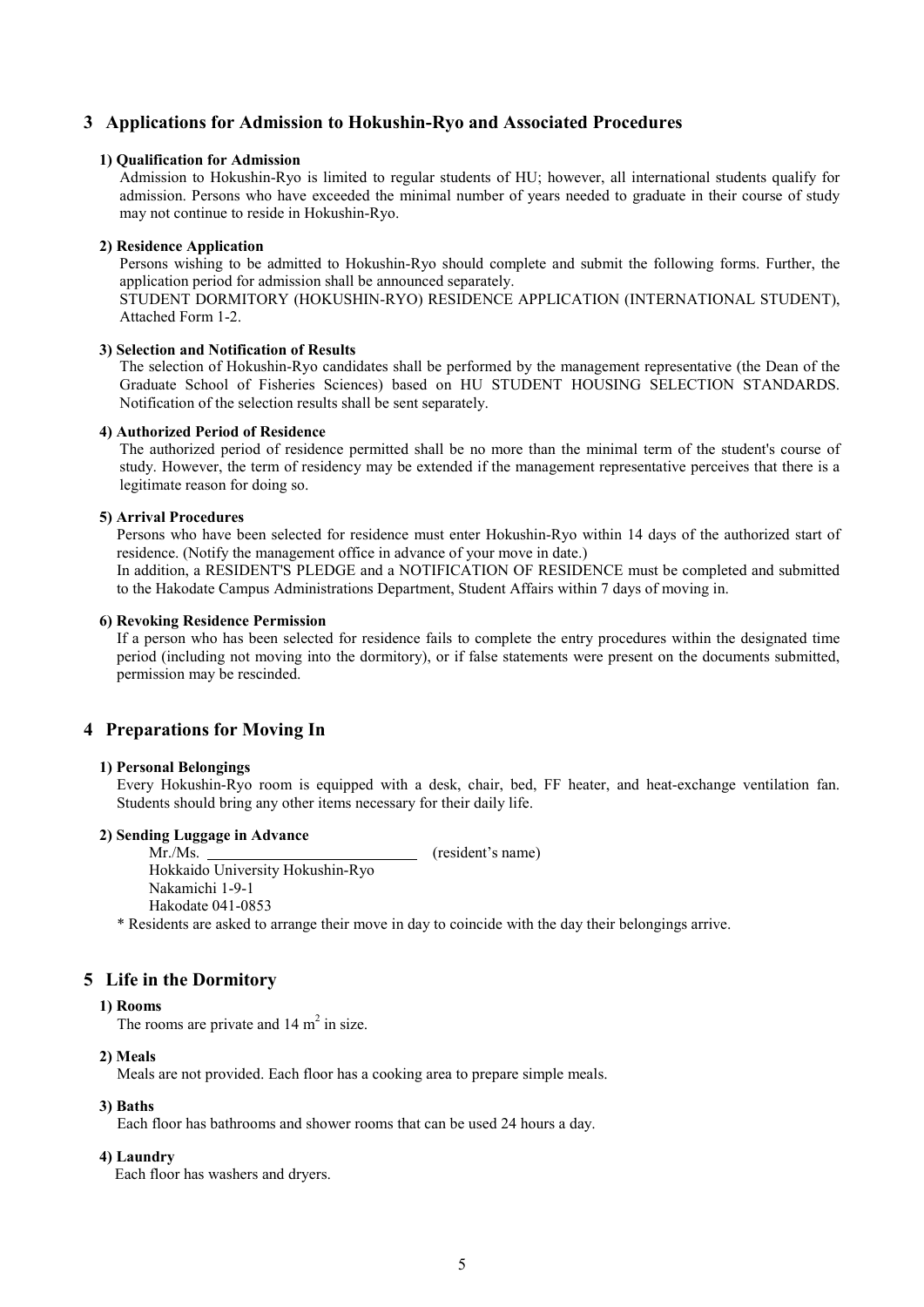#### **5) Telephone**

Calls made to Hokushin-Ryo residents are received in the management office and announced via broadcast.

#### **6) Mail**

Mail is placed in the mailboxes in the entrance; registered mail is given to the resident after confirmation of their identity.

Delivery items are received by the management office, and residents are informed of their arrival via the bulletin board.

#### **7) Contacting Residents**

Hokushin-Ryo residents are contacted via notices on the bulletin board.

#### **8) Prohibition against Overnight Visitors**

Persons other than those permitted to reside in Hokushin-Ryo are not permitted to stay overnight. Please comply strictly to this rule.

#### **9) Gas Contract**

The heater in Hokushin-Ryo uses municipal gas. Residents must arrange for an individual contract with Hokkaido Gas Co., Ltd. (0138-43-6162).

## **6 Fees and Payments**

#### **1) Lodging Fees**

- (a) Rent is 7,000 yen per month.
- (b) Please pay your rent at the Hakodate Campus Administrative Department, Student Affairs by the specified due date. Residents that fail to pay their rent for more than three months will be evicted.
- (c) Regardless of whether a resident moves in or out anytime during the month, rent for that month is still due.
- (d) Paid rent is non-refundable.
- (e) Should the person primarily responsible for paying the student's school expenses suffer a disaster due to wind and flooding, there is a rent exemption system that they could be eligible for if they are acknowledged as being in a hardship situation. For details, please contact Student Affairs.

#### **2) Parking Fees**

- (a) Residents parking their vehicle at the dormitory will be charged a parking fee. The parking fee is 3,000 yen per month. (Apply for a PARKING LOT PERMIT separately.)
- (b) Please pay the parking fee at the Hakodate Campus Administration Department, Student Affairs. Residents that fail to pay this fee for more than three months will be evicted.

#### **3) Utility and Consumable Fees**

Fees for utilities and consumables used while living in the Hokushin-Ryo will be borne by residents. Expenses consist of those that are used individually and are the individual's responsibility, and those that are equally divided. (For details on the allocation of expenses for utilities and consumables, please see Appended Table 2 of the HOKKAIDO UNIVERSITY STUDENT HOUSING REGULATIONS.)

(a) Items paid individually

Electricity, gas (metered separately), and internet usage in the room

(b) Items equally divided

| Electricity: | Students' (Dormitory) Committee Room, lounges, lounge corners, kitchens, washrooms,     |
|--------------|-----------------------------------------------------------------------------------------|
|              | wash / laundry rooms, bathrooms, shower rooms, toilets / lavatory, and storage room     |
| Water:       | kitchen, washrooms, wash / laundry rooms, bathrooms, shower rooms, toilets / lavatories |
| Gas:         | kitchen, washrooms, wash / laundry rooms, bathrooms, shower rooms                       |
| Supplies:    | toilet paper                                                                            |

(c) Please pay utility fees at the Hakodate Campus Administration Department, Student Affairs by the specified due date. Residents that fail to pay this fee for more than three months will be evicted.

#### **4) General Monthly Expenses**

Residents' monthly expenses, omitting the cost of food, is payable to the Student's (Dormitory) Committee and consists of rent, parking fees (if applicable), utility fees, consumable fees, and misc. expenses which total approximately 15,000 yen - 25,000 yen.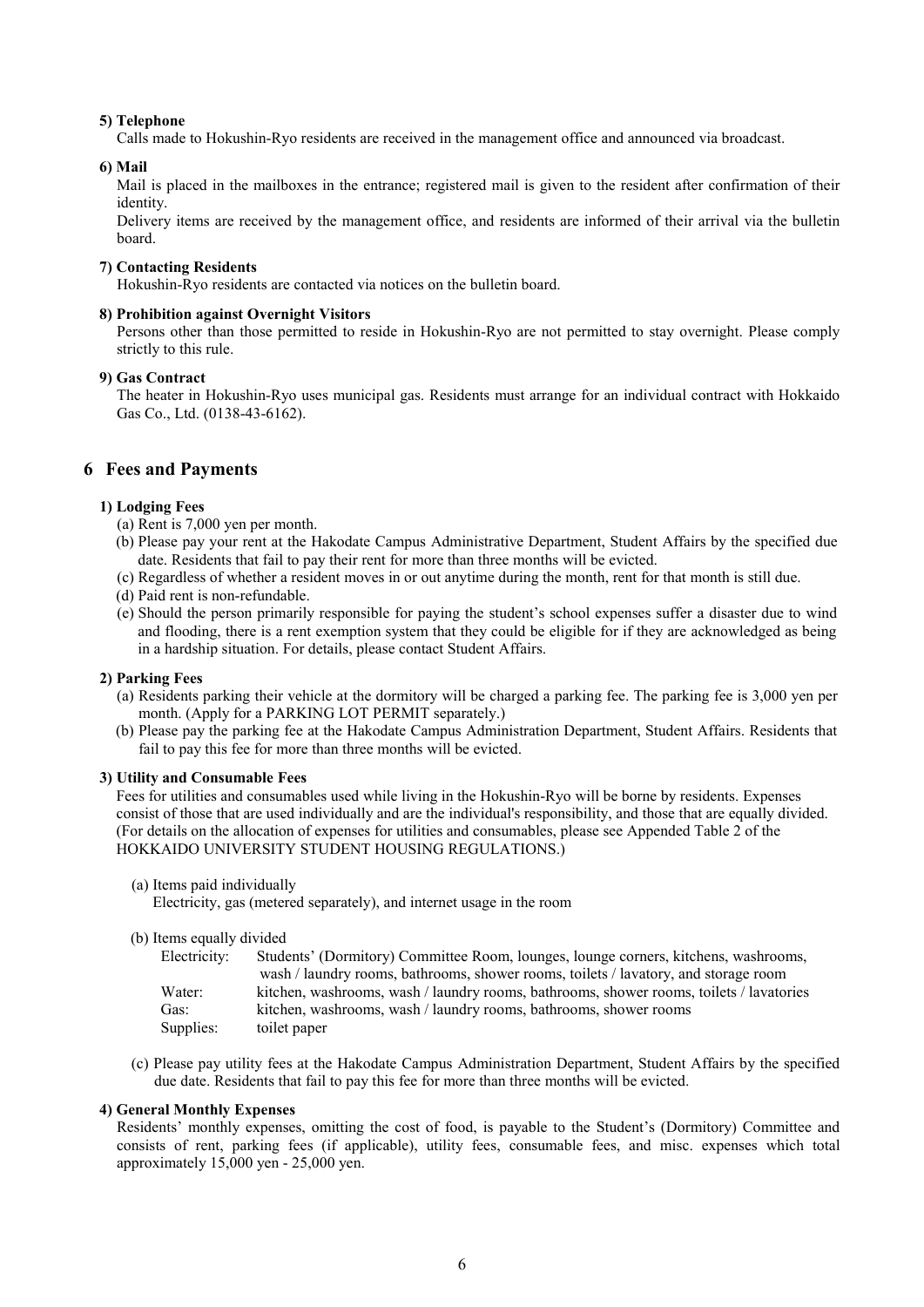## **7 Rules Pertaining to the Student Dormitories**

## **HOKKAIDO UNIVERSITY STUDENT HOUSING REGULATIONS**

#### (Purpose)

Article 1 These regulations stipulate the organization and management of Hokkaido University Student Housing (hereinafter referred to as "Student Dormitory") based on the provisions of Article 39, paragraph (2) of the RULES CONCERNING THE ORGANIZATION OF THE NATIONAL UNIVERSITY CORPORATION HOKKAIDO UNIVERSITY (HU Doc. No. 31 of 2004).

#### (Objective)

Article 2 The Student Dormitory was established with the goal of providing students (including international students; likewise below) of Hokkaido University (hereinafter referred to as "HU") a positive environment for student life to enhance learning.

#### (Student Dormitory)

Article 3 (1) Student Dormitories have been established by HU at the following locations:

- (i) For students in the Sapporo area, Keiteki-Ryo, Sosei-Ryo, and HU International House Kita 23, Building 2
- (ii) Hokushin-Ryo for students in the Hakodate area

(2) The Student Dormitory room classifications and capacity for each are as stipulated in Appended Table 1.

#### (Management Representative)

Article 4 The management representative of Student Dormitories in the Sapporo area shall be a vice-president of HU appointed by the President. The management representative of the Student Dormitory in the Hakodate area shall be the Dean of the Graduate School of Fisheries Sciences.

#### (Deliberations on Management and Operations)

Article 5 With respect to basic policies governing the management and operation of Student Dormitories for matters pertaining to Keiteki-Ryo and Sosei-Ryo, deliberations will be conducted by the Students' Committee, and for matters pertaining to HU International House Kita 23, Building 2, deliberations will be conducted by the Students' Committee and the Steering Committee of the Office of International Affairs.

#### (Application for Admission to the Student Dormitory)

Article 6 Students (including persons having passed the entrance exam; likewise in Article 8) wishing to be admitted to a Student Dormitory shall petition the management representative by providing the designated application and related documents.

#### (Selection and Permission for Residence)

Article 7 (1) Selection of residents will be screened by the management representative in accordance with the HOKKAIDO UNIVERSITY STUDENT HOUSING SELECTION STANDARDS stipulated separately.

(2) Permission of residence will be granted by the management representative based on the selection results of the preceding paragraph.

#### (Admission Procedures and Residence Permit Revocation)

Article 8 (1) The RESIDENT'S PLEDGE and NOTIFICATION OF RESIDENCE must be submitted to the management representative by the prescribed date.

(2) If a student who has received permission to reside in the Student Dormitory neglects, without legitimate cause, to undertake the procedure of the previous item by the designated time, or if false statements are present on the related Student Dormitory application forms, as stipulated in Article 6, the management representative and operations may rescind permission to reside at the Student Dormitory.

#### (Admission Period)

Article 9 Students are admitted to the Student Dormitories at the start of the school year. However, if there is a vacancy, students may be admitted in the middle of the school year.

#### (Period of Residence)

Article 10 The authorized period of residence shall be in accordance with the classifications given in each of the items below, and shall correspond to the period specified therein. However, these periods may be extended under special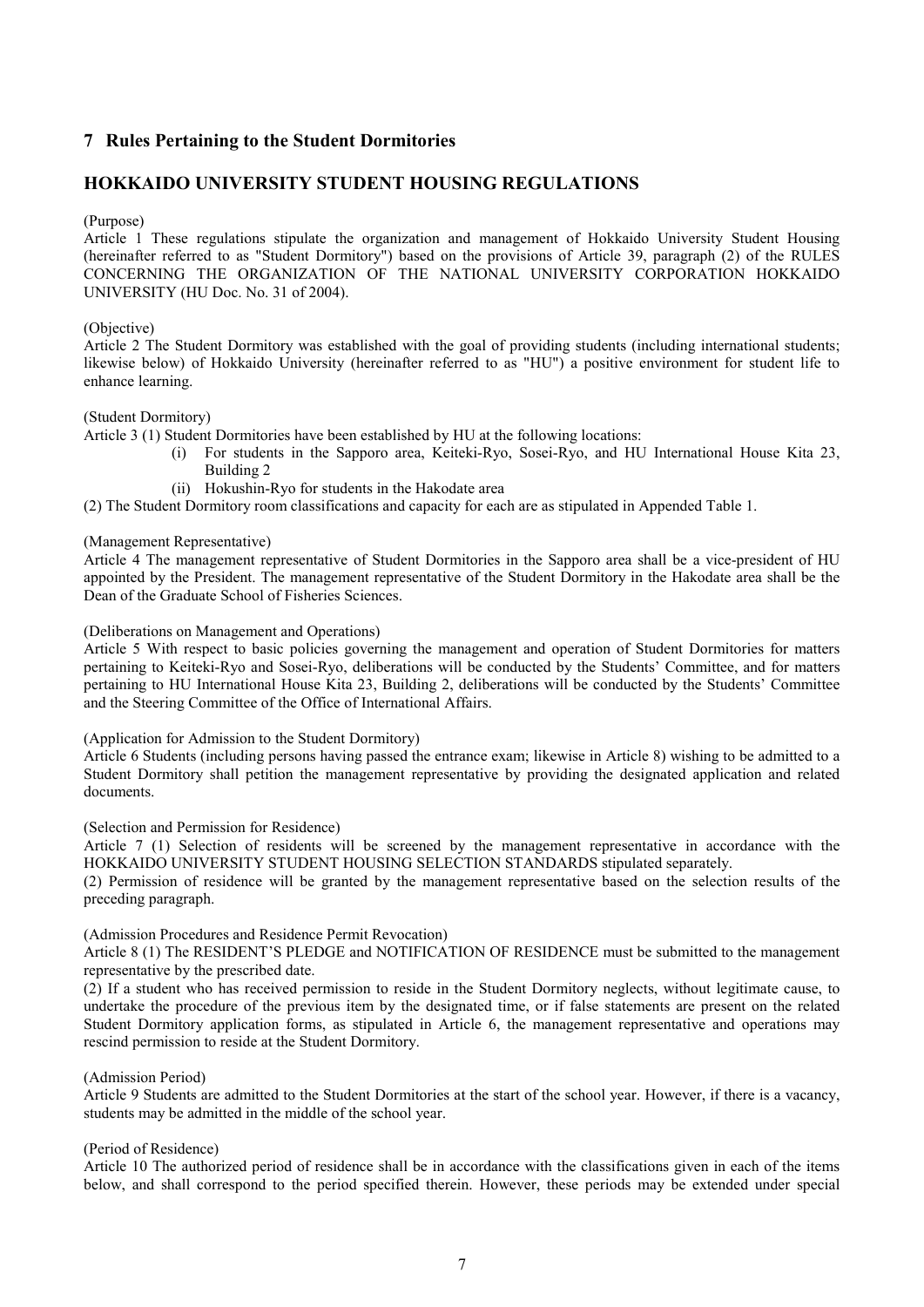#### circumstances.

- (i) Student Dormitory in the Sapporo area
	- (a) For Japanese students, no more than the minimum number of years required for graduation (b) For international students, no more than one year
- (ii) For students in the Student Dormitory in the Hakodate area, no more than the minimum number of years required for graduation

#### (Rent)

Article 11 (1) Students granted residency to a Student Dormitory (hereinafter referred to as the "resident") shall pay rent by the specified due date every month as prescribed in Appended Table 1.

(2) Regardless if a resident moves in or out of a Student Dormitory anytime during the month, a full month's rent must still be paid.

(3) Notwithstanding the provisions of the preceding paragraph, for HU International House Kita 23, Building 2, the rent for the month a resident moves in or out anytime during the month shall be the amount obtained by multiplying the number of days the resident stayed in the Student Dormitory on the said month against the daily amount listed in the daily rate amount column for rent in Appended Table 1 corresponding to the period of time the student stayed in the Student Dormitory. In such cases, the day that the student moved in or out of the Student Dormitory will each be counted as one day of residence.

(4) Paid rent is non-refundable.

(5) Exemption from paying rent may be made for residents who, for legitimate reasons, are having trouble making payments in accordance with provisions stipulated separately.

(Parking Lot)

Article 11.2 (1) A parking lot is provided at the Hokushin-Ryo for residents' use.

(2) Residents wishing to use the parking lot must complete the designated application form and submit it to the management representative to receive approval.

(3) If a resident who has been using the parking lot will no longer be using it, they must notify the management representative in advance.

(4) Residents who have received permission to use the parking lot must pay HU a monthly 3,300 yen parking fee by the specified due date each month.

(5) Regardless of whether the date the resident begins to use or ceases to use the parking lot in the middle of the month, a

- full month's fee is due.
- (6) Paid fees are non-refundable.

(Utility Fees)

Article 12 (1) Utility fees for the Student Dormitory shall be borne by the residents.

(2) Expenditures regarded by HU as necessary for operation and management of the Student Dormitory shall be borne by HU.

(3) The allocation of fees in the preceding two paragraphs shall be as stipulated in Appended Table 2.

(4) Fees to be borne by the resident must be paid to HU by the specified due date each month.

#### (Obligation of Maintenance of Facilities)

Article 13 Residents shall at all times maintain and preserve in good condition the facilities, equipment, and fixtures of the Student Dormitory and abide by the conditions set forth below:

- (i) Residents shall not to work on facilities, equipment, or fixtures or use them for purposes other than those they are intended without the permission of the management representative.
- (ii) If a resident destroys, damages, or dirties a facility, device, or fixture either intentionally or by accident, they shall make reparations for the expense needed to return that item to its original condition.
- (iii) Residents shall abide by instructions from the management representative concerning the prevention of fire and theft as well as other matters deemed necessary for the management and operation of the Student Dormitory.
- (iv) Residents shall, in the event of, or suspicion of an outbreak of an infectious disease (an infectious disease as stipulated in Article 18 of the SCHOOL HEALTH AND SAFETY LAW ENFORCEMENT ACT (Ordinance of the Ministry of Education No. 18, 1958), promptly notify the management representative.

#### (Vacate Procedures)

Article 14 Residents who have decided to move out of the Student Dormitory shall submit a NOTIFICATION TO VACATE form by the specified date to the management representative.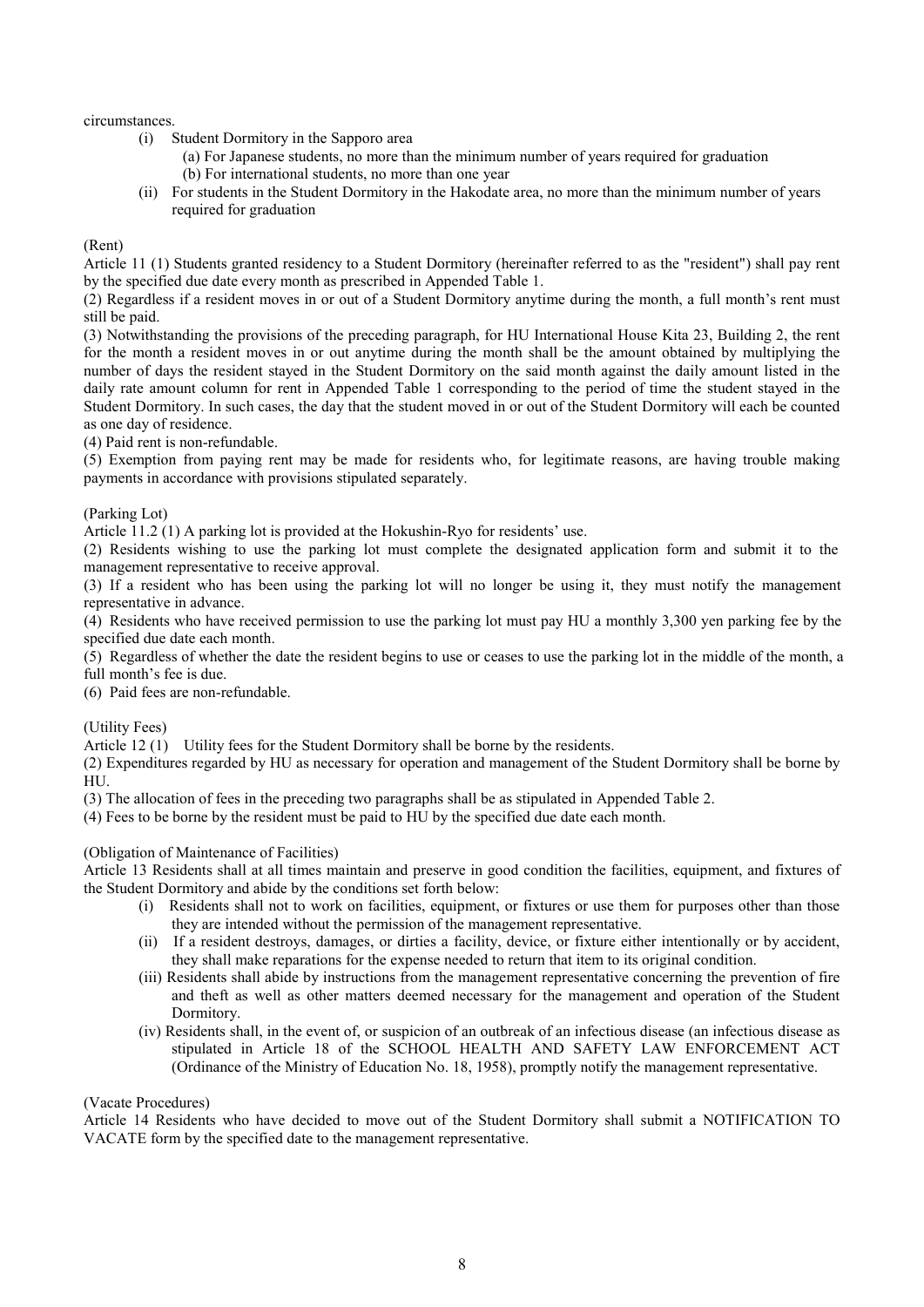#### (Notice of Eviction)

Article 15 (1) Should any of the following conditions apply, the management representative may expel a resident from the Student Dormitory.

- (i) When status as a student of HU is lost.
- (ii) When residency has exceeded the term limit stipulated in Article 10.
- (iii) When the resident has neglected to pay expenses such as rent, parking fees, or utility fees, and is three months or more in arrears.

(2) Should any of the following apply, the resident may be expelled by the management representative.

- (i) When the student has gone on an extended leave of absence from school.
- (ii) When the student has been suspended from school for a period of 3 months or more.
- (iii) When a doctor has deemed the student unfit for communal living on account of an illness or other reasons pertaining to health and hygiene.
- (iv) When the resident is a disturbance to public order, or is deemed to have engaged in behavior that disturbs other residents.
- (v) When the resident has violated other regulations, and engaged in behavior that presents a major hindrance to management and operation of the Student Dormitory.

#### (Inspection at Time of Departure)

Article 16 When a resident moves out or moves into another room, the equipment and fixtures belonging to the room shall be inspected as instructed by the management representative.

#### (Prohibition against Overnight Visitors)

Article 17 Persons other than residents are prohibited from staying overnight in the Student Dormitory.

(Proxy)

Article 18 Necessary matters pertaining to the management and operations of Student Dormitories beyond those prescribed in these Regulations shall be stipulated via each management representative through deliberations with the students' committee.

Supplementary Provisions These regulations will come into force, April 1, 1983.

Supplementary Provisions (Omitted)

Supplementary Provisions These regulations come into force, Aug 1, 2018. **Appended Table 1 (Pertaining to Article 3 and Article 11)** 

| <b>STUDENT</b>                               | <b>DORMITORY</b><br><b>NAME</b>               | <b>ROOM CATEGORIES</b>                                     | <b>CAPACITY</b> | <b>RENT</b><br>(MONTHLY) | <b>DAILY RENT RATE</b> |               |  |
|----------------------------------------------|-----------------------------------------------|------------------------------------------------------------|-----------------|--------------------------|------------------------|---------------|--|
| <b>DORMITORY</b>                             |                                               |                                                            |                 |                          | Occupancy of           | Occupancy of  |  |
|                                              |                                               |                                                            |                 |                          | month or more          | month or less |  |
|                                              | Keiteki-Ryo                                   | Japanese students                                          | 540 people      | $4,300$ yen              |                        |               |  |
| Student                                      |                                               | (Student Dormitory) International students                 | 40 people       | $4,700$ yen              |                        |               |  |
| Dormitories                                  | Sosei-Ryo                                     | Japanese students (women only)                             | 64 people       | $4,300$ yen              |                        |               |  |
| in the                                       |                                               | (Student Dormitory) International students (women only)    | 21 people       | $4,700$ yen              |                        |               |  |
| Sapporo area                                 | HU                                            | Japanese students (women only)                             | 32 people       | $28,000$ yen             | $933$ yen              | $1,008$ yen   |  |
|                                              | International<br>House Kita 23.<br>Building 2 | International students (women only)                        | 96 people       | 28,000 yen               | $933$ yen              | 1,008 yen     |  |
| Student<br>Dormitory in the<br>Hakodate area | Hokushin-Ryo                                  | Japanese and<br>(Student Dormitory) international students | 100 people      | $7,000$ yen              |                        |               |  |

Note: The capacity for men and women students at Keiteki-Ryo and Hokushin-Ryo are stipulated separately.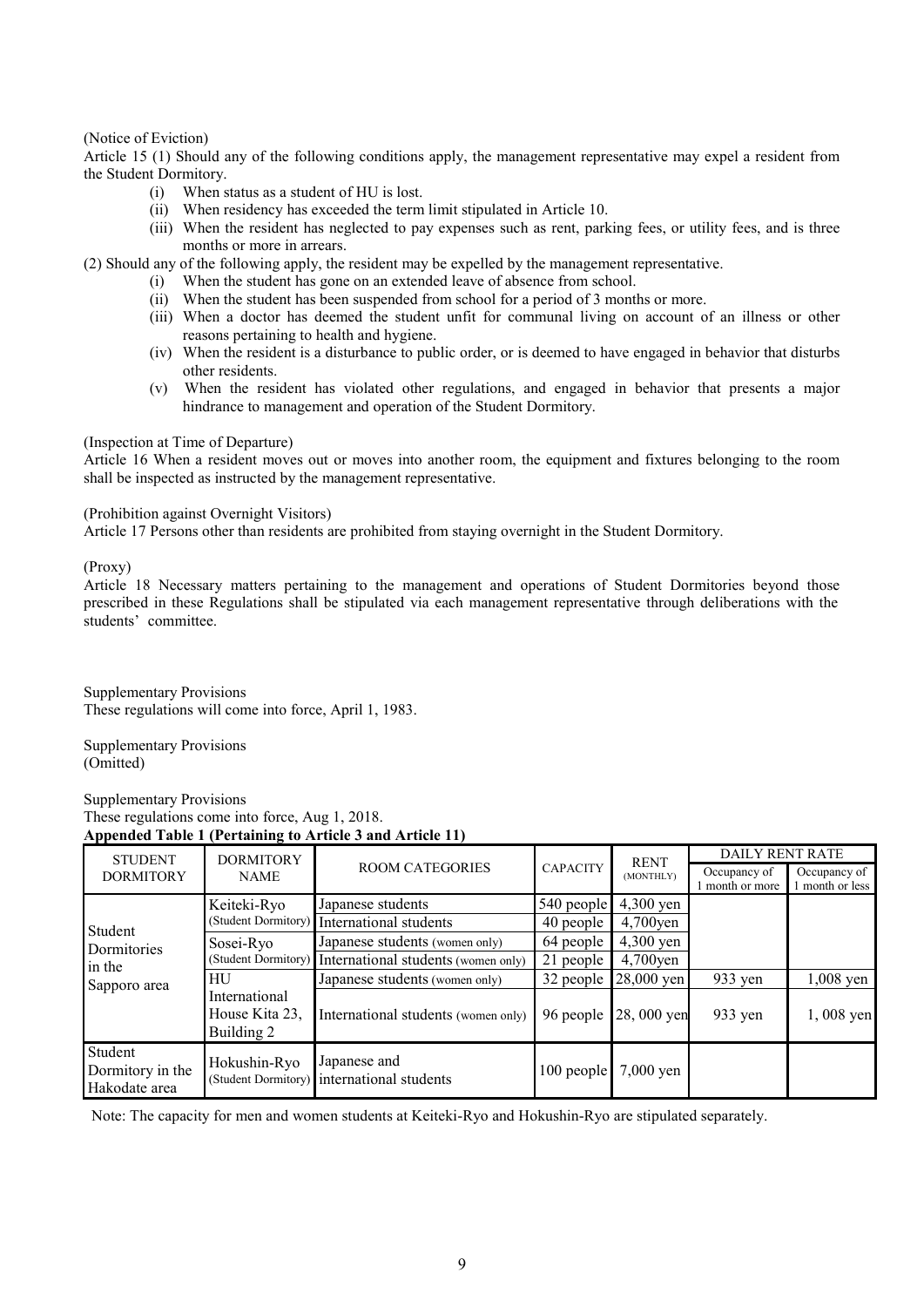## **Appended Table 2 (Related to Article 12)**

(1) Expense allocations for Keiteki-Ryo (omitted)

(2) Expense allocations for Sosei-Ryo (omitted)

(3) Expense allocations for Hokushin-Ryo

| <b>EXPENSE</b>                    |                 | <b>ELECTRICITY</b> |                 | <b>WATER</b>      | GAS             |                   | <b>OTHER</b>    |                   |
|-----------------------------------|-----------------|--------------------|-----------------|-------------------|-----------------|-------------------|-----------------|-------------------|
| ALLOCATIONS/                      | <b>RESIDENT</b> | <b>UNIVERSITY</b>  | <b>RESIDENT</b> | <b>UNIVERSITY</b> | <b>RESIDENT</b> | <b>UNIVERSITY</b> | <b>RESIDENT</b> | <b>UNIVERSITY</b> |
| Room Name, etc.                   |                 |                    |                 |                   |                 |                   |                 |                   |
| residents' room                   | $\circ$         |                    |                 |                   | $\circ$         |                   |                 |                   |
| Students'                         |                 |                    |                 |                   |                 |                   |                 |                   |
| (Dormitory)                       | $\circ$         |                    |                 |                   | $\circ$         |                   |                 |                   |
| Committee Room                    |                 |                    |                 |                   |                 |                   |                 |                   |
| lounge                            | $\circ$         |                    |                 |                   | $\circ$         |                   |                 |                   |
| lounge corner                     | $\circ$         |                    |                 |                   | $\circ$         |                   |                 |                   |
| kitchen                           | $\circ$         |                    | $\circ$         |                   | $\circ$         |                   |                 |                   |
| bathroom                          | $\circ$         |                    | $\circ$         |                   | $\circ$         |                   |                 |                   |
| shower room                       | $\circ$         |                    | $\circ$         |                   | $\circ$         |                   |                 |                   |
| washroom                          | $\circ$         |                    | $\circ$         |                   | $\circ$         |                   |                 |                   |
| wash / laundry                    | $\circ$         |                    | $\circ$         |                   | $\circ$         |                   |                 |                   |
| room                              |                 |                    |                 |                   |                 |                   |                 |                   |
| toilet / lavatory                 | $\circ$         |                    | $\circ$         |                   |                 |                   |                 |                   |
| storage room                      |                 |                    |                 |                   |                 |                   |                 |                   |
| for student use                   | $\circ$         |                    |                 |                   |                 |                   |                 |                   |
| portico,                          |                 |                    |                 |                   |                 |                   |                 |                   |
| entrance hall,                    |                 | $\circ$            |                 |                   |                 |                   |                 |                   |
| footwear room                     |                 |                    |                 |                   |                 |                   |                 |                   |
| management office                 |                 | $\circ$            |                 | $\circ$           |                 | $\circ$           |                 |                   |
| staff room                        |                 | $\circ$            |                 | $\bigcirc$        |                 | $\circ$           |                 |                   |
| garbage<br>collection room        |                 | $\circ$            |                 | $\circ$           |                 | $\circ$           |                 |                   |
| storage for<br>administrative use |                 | $\circ$            |                 |                   |                 |                   |                 |                   |
| electrical room                   |                 | $\circ$            |                 |                   |                 |                   |                 |                   |
| pump room                         |                 | $\circ$            |                 |                   |                 |                   |                 |                   |
| toilets                           |                 | $\circ$            |                 | $\circ$           |                 |                   |                 |                   |
| (for employees)                   |                 |                    |                 |                   |                 |                   |                 |                   |
| corridor / stairs                 |                 | $\circ$            |                 |                   |                 |                   |                 |                   |
| emergency lights                  |                 | $\circ$            |                 |                   |                 |                   |                 |                   |
| cleaning                          |                 | $\circ$            |                 | $\circ$           |                 |                   |                 |                   |
| water for fire                    |                 |                    |                 | $\bigcirc$        |                 |                   |                 |                   |
| protection                        |                 |                    |                 |                   |                 |                   |                 |                   |
| basic charges                     |                 | $\circ$            |                 | $\circ$           |                 | $\circ$           |                 |                   |
| toilet paper                      |                 |                    |                 |                   |                 |                   | $\circ$         | $\circ$           |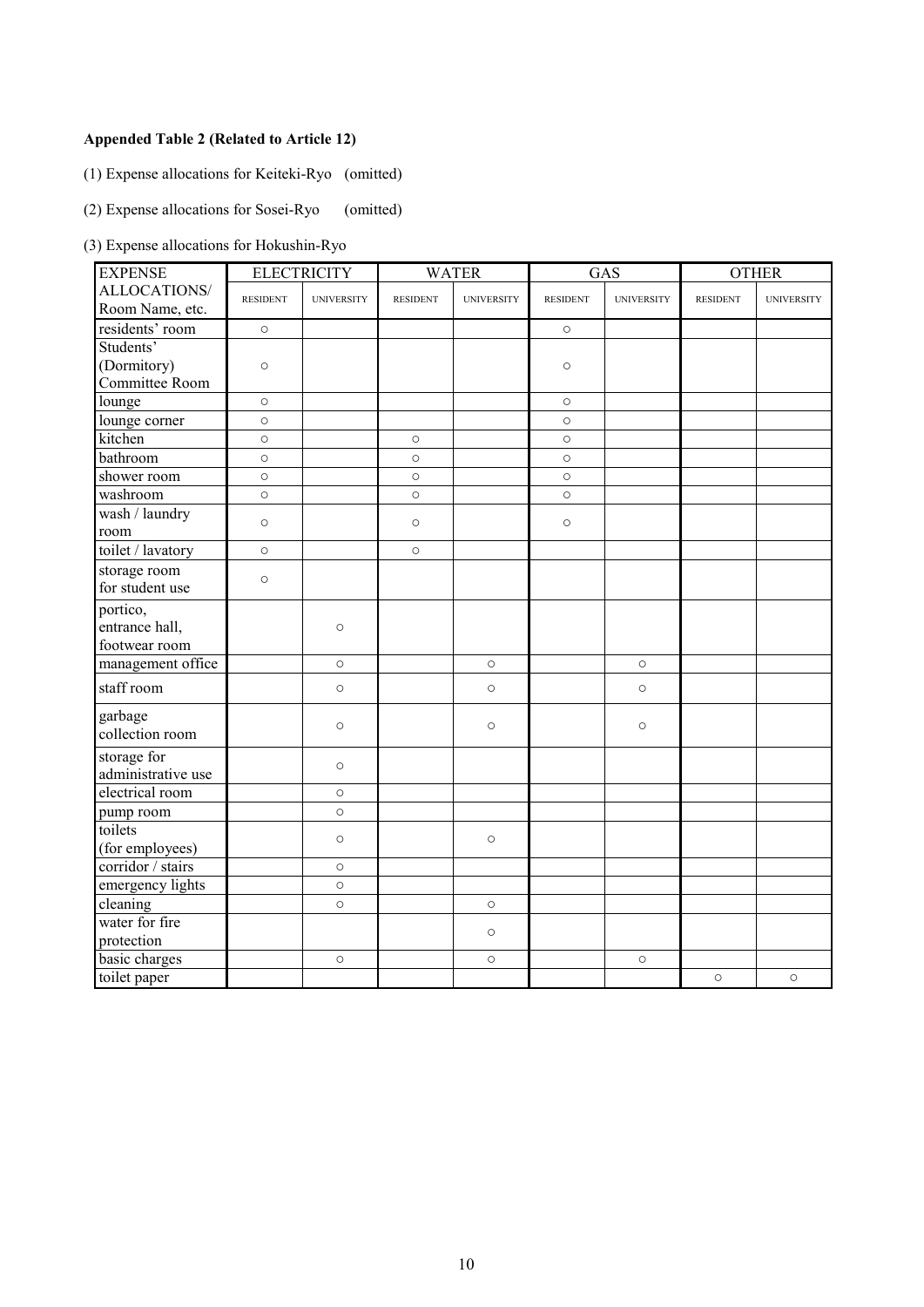## **DETAILED REGULATIONS FOR HOKKAIDO UNIVERSITY HOUSING**

#### (Purpose)

Article 1 These detailed regulations are intended to stipulate necessary matters pertaining to the operation and management of Student Dormitories based on the provisions of Article 18 in the HOKKAIDO UNIVERSITY STUDENT HOUSING REGULATIONS (HU Doc. No. 36 of 1982).

#### (Application for Admission to the Dormitory)

Article 2 Students wishing to be admitted to a Student Dormitory must petition the management representative by attaching the following forms (in the case of international students, only those documents set forth in item (iii) below) to the STUDENT DORMITORY RESIDENCE APPLICATION (Japanese students submit Attached Form No. 1, international students submit Attached Form No. 1.2).

- (i) DORMITORY APPLICATION RECORD (Attached Form No. 2)
- (ii) EARNINGS STATEMENT (Attached Form No. 3)
- (iii) Other documents needed for the selection process

#### (Notification of Selection Results)

Article 3 Results of the applicant selection process will be notified via the STUDENT DORMITORY SELECTION RESULTS (Attached Form No. 4 and Attached Form No. 5). In addition, the names of students who have been granted admission shall be publicly announced.

#### (Dormitory Admissions Procedures)

Article 4 Students who have been granted admission to the Student Dormitory must complete and submit the forms listed below by the designated time.

- (i) RESIDENT'S PLEDGE (Attached Form No. 6): submit day of move in
- (ii) NOTIFICATION OF RESIDENCE (Attached Form No. 7): submit within one week of moving in

#### (Notification to Vacate)

Article 5 Students who intend to move out of the Student Dormitory must complete and submit a NOTIFICATION TO VACATE (Attached Form No. 8).

#### (Assemblies and Events)

Article 6 One day prior to holding a gathering or event in the hall or conference room of the Student Dormitory, an ASSEMBLY/EVENT NOTICE (Attached Form No. 9) must be submitted to the management representative.

#### (Parking Lot Use)

Article 7 (1) Residents wishing to use the Hokushin-Ryo parking lot must submit a PARKING LOT PERMIT APPLICATION (Attached Form No. 10) to the management representative.

(2) If the management representative grants permission to use the parking lot, the applicant will be given a PARKING LOT APPLICATION PERMIT (Attached Form No. 11).

(3) If the resident no longer wishes to use their parking space, they must submit a NOTIFICATION OF INTENT TO DISCONTINUE PARKING SPACE USE (Attached Form No. 12) to the management representative.

Supplementary Provisions These detailed regulations will come into force, April 1, 1983.

Supplementary Provisions (omitted)

Supplementary Provisions (October 1, 2010) These detailed regulations will come into force, October 1, 2010.

#### **Attached Forms Nos. 1 - 12 (omitted)**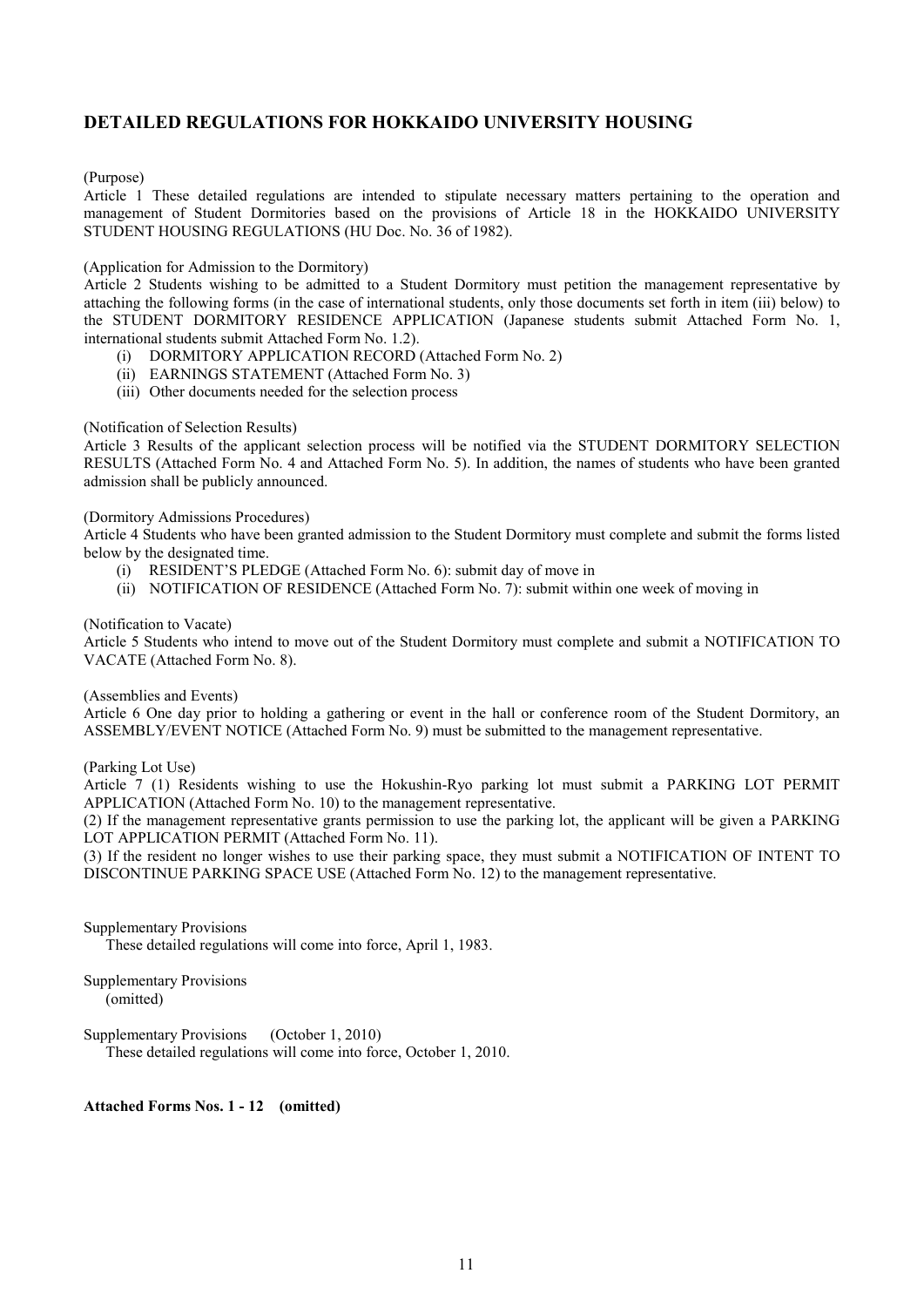## **HOKKAIDO UNIVERSITY STUDENT HOUSING SELECTION STANDARDS**

(Purpose)

Article 1 These standards stipulate necessary matters pertaining to selection for admission into student housing based on the provisions of Article 7, paragraph (1) of the HOKKAIDO UNIVERSITY STUDENT HOUSING REGULATIONS (HU Doc. No. 36 of 1982).

#### (Selection for Admission)

Article 2 (1) Students will be selected for admission while taking the following into consideration:

- (i) Financial situation
- (ii) Family situation
- (iii) Geographical situation

(2) To assess the student's financial situation stipulated in the preceding paragraph (1), item (i) family contribution points will be calculated in conformance with the HOKKAIDO UNIVERSITY TUITION WAIVER SELECTION CRITERIA (enacted by the Student Department Committee of April 14, 1987).

(3) With respect to the family situation stipulated in paragraph (1), item (ii) and the geographical situation stipulated in paragraph (1), item (iii), points corresponding to the classifications provided in the table below shall be added to the family contribution points score of the preceding paragraph.

(Extenuating Circumstances)

Article 3 If special consideration is warranted due to an unforeseen accident or a calamity such as storm and flood damage or the like, then notwithstanding the provisions of the previous article, a student may be granted admission to a student dormitory.

(Selection of International Students for Student Dormitory Admissions) Article 4 The selection of international students for Student Dormitory admissions is stipulated separately.

## (Miscellaneous Provisions)

Article 5 Necessary matters pertaining to the enforcement of these criteria shall be stipulated separately by the management representative (excepting the Dean of the Graduate School of Fisheries Sciences) through discussions with the Students' Committee.

| <b>Supplementary Provisions</b> | These guidelines will come into force, April 1, 1983.                                         |
|---------------------------------|-----------------------------------------------------------------------------------------------|
| <b>Supplementary Provisions</b> | (Omitted)                                                                                     |
| <b>Supplementary Provisions</b> | These guidelines will come into force, February 15, 2010 and will apply from January 1, 2010. |

## **TABLE**

#### **1. Family Situation**

| Item                                                                                 | Points |
|--------------------------------------------------------------------------------------|--------|
| The student has no parents (foster parents)                                          |        |
| Single-mother (single-father) household                                              |        |
| Household with a person requiring long-term care                                     |        |
| (a) The person requiring long-term care is bears most of the school expenses.        |        |
| (b) Other cases                                                                      |        |
| Household with a handicapped person                                                  |        |
| Other situations where studying at home would be difficult (an extraordinarily noisy |        |
| environment, the student's personal space is less than 3 tatami, etc.)               |        |

Note: In cases where two or more of the items are applicable, calculations will be performed using the two items having the highest points.

#### **2. Geographical Status**

| Distance from home                                                                 | Points |
|------------------------------------------------------------------------------------|--------|
| $2,700$ km or more                                                                 | 1.0    |
| more than $2,000 \text{ km} - \text{less}$ than $2,699 \text{ km}$                 | 0.8    |
| more than $1,000 \text{ km}$ – less than $1,999 \text{ km}$                        | 0.6    |
| more than $500 \text{ km} - \text{less}$ than 999 km                               | 0.4    |
| more than $41 \text{ km} - \text{less}$ than $499 \text{ km}$                      | 0.2    |
| less than 41 km (except in cases where it would take more than 2 hours to commute) | 0.1    |